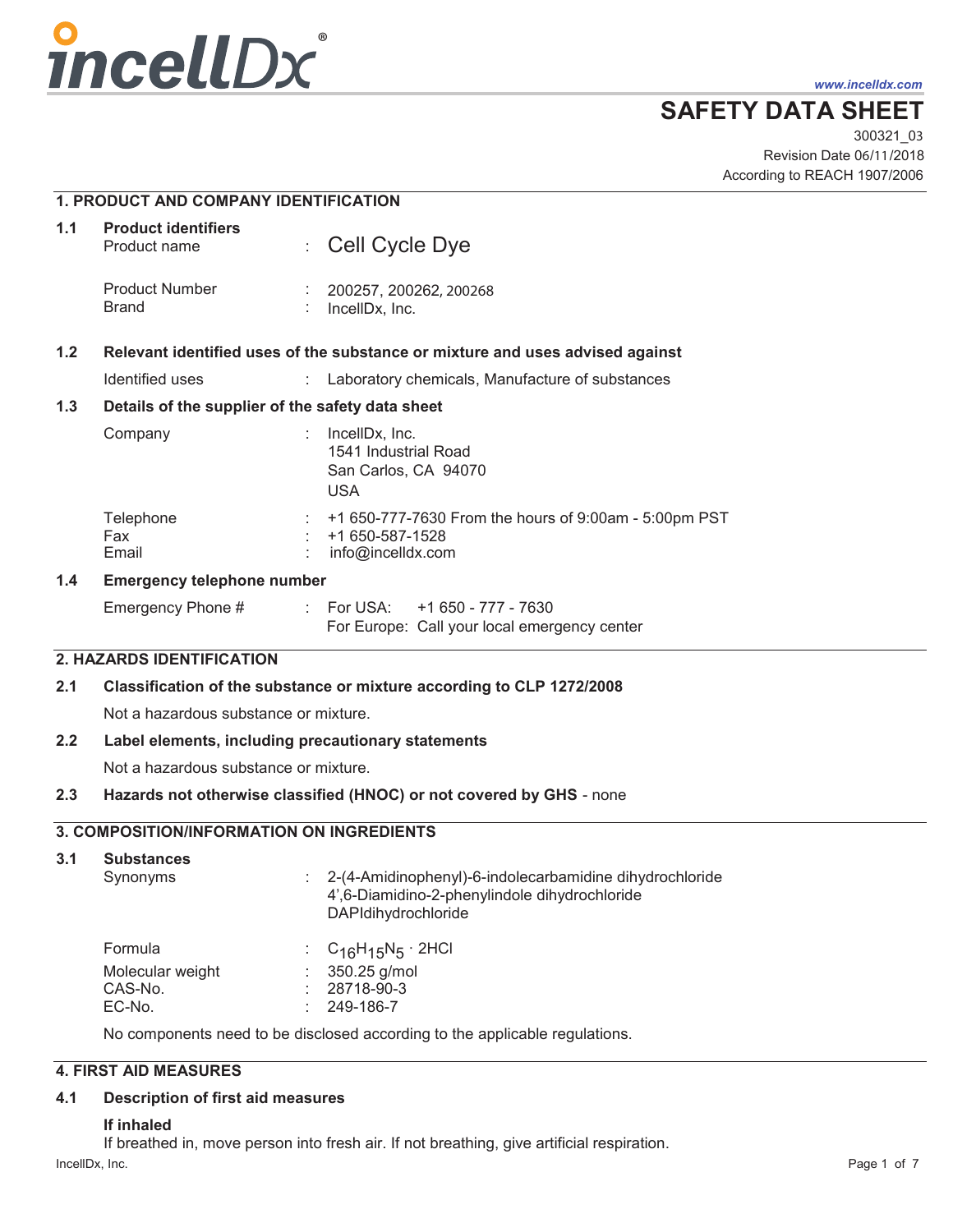### **In case of skin contact**

Wash off with soap and plenty of water.

### **In case of eye contact**

Flush eyes with water as a precaution.

### **If swallowed**

Never give anything by mouth to an unconscious person. Rinse mouth with water.

- **4.2 Most important symptoms and effects, both acute and delayed**  The most important known symptoms and effects are described in the labelling (see section 2.2) and/or in section 11.
- **4.3 Indication of any immediate medical attention and special treatment needed**  No data available

# **5. FIREFIGHTING MEASURES**

#### **5.1 Extinguishing media**

### **Suitable extinguishing media**  Use water spray, alcohol-resistant foam, dry chemical or carbon dioxide.

**5.2 Special hazards arising from the substance or mixture**  Carbon oxides, Nitrogen oxides (NOx), Hydrogen chloride gas

### **5.3 Advice for firefighters**  Wear self-contained breathing apparatus for firefighting if necessary.

**5.4 Further information**  No data available

### **6. ACCIDENTAL RELEASE MEASURES**

**6.1 Personal precautions, protective equipment and emergency procedures**  Avoid dust formation. Avoid breathing vapours, mist or gas. For personal protection see section 8.

#### **6.2 Environmental precautions**  No special environmental precautions required.

- **6.3 Methods and materials for containment and cleaning up**  Sweep up and shovel. Keep in suitable, closed containers for disposal.
- **6.4 Reference to other sections**  For disposal see section 13.

### **7. HANDLING AND STORAGE**

#### **7.1 Precautions for safe handling**

Further processing of solid materials may result in the formation of combustible dusts. The potential for combustible dust formation should be taken into consideration before additional processing occurs. Provide appropriate exhaust ventilation at places where dust is formed. For precautions see section 2.2.

**7.2 Conditions for safe storage, including any incompatibilities**  Keep container tightly closed in a dry and well-ventilated place.

Recommended storage temperature 2 - 8 °C

 Keep in a dry place. Storage class (TRGS 510): Non Combustible Solids

### **7.3 Specific end use(s)**

Apart from the uses mentioned in section 1.2 no other specific uses are stipulated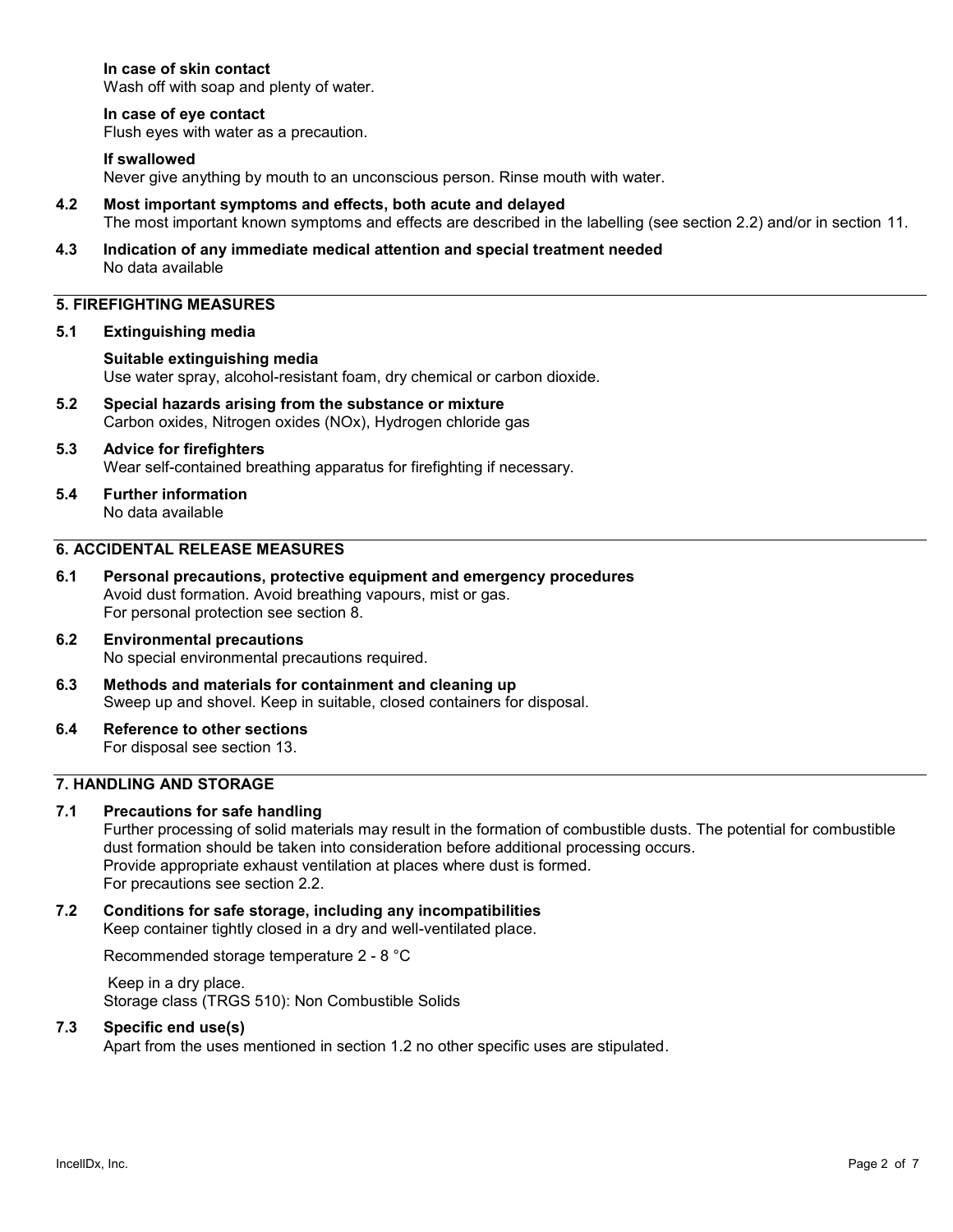### **8. EXPOSURE CONTROLS/PERSONAL PROTECTION**

#### **8.1 Control parameters**

### **Components with workplace control parameters**

Contains no substances with occupational exposure limit values.

#### **8.2 Exposure controls**

### **Appropriate engineering controls**

General industrial hygiene practice.

### **Personal protective equipment**

### **Eye/face protection**

Use equipment for eye protection tested and approved under appropriate government standards such as NIOSH (US) or EN 166(EU).

### **Skin protection**

Handle with gloves. Gloves must be inspected prior to use. Use proper glove removal technique (without touching glove's outer surface) to avoid skin contact with this product. Dispose of contaminated gloves after use in accordance with applicable laws and good laboratory practices. Wash and dry hands.

Full contact Material: Nitrile rubber Minimum layer thickness: 0.11 mm Break through time: 480 min Material tested:Dermatril® (KCL 740 / Aldrich Z677272, Size M)

Splash contact Material: Nitrile rubber Minimum layer thickness: 0.11 mm Break through time: 480 min Material tested:Dermatril® (KCL 740 / Aldrich Z677272, Size M)

data source: KCL GmbH, D-36124 Eichenzell, phone +49 (0)6659 87300, e-mail sales@kcl.de, test method: EN374

If used in solution, or mixed with other substances, and under conditions which differ from EN 374, contact the supplier of the CE approved gloves. This recommendation is advisory only and must be evaluated by an industrial hygienist and safety officer familiar with the specific situation of anticipated use by our customers. It should not be construed as offering an approval for any specific use scenario.

#### **Body Protection**

Choose body protection in relation to its type, to the concentration and amount of dangerous substances, and to the specific work-place., The type of protective equipment must be selected according to the concentration and amount of the dangerous substance at the specific workplace.

#### **Respiratory protection**

Respiratory protection is not required. Where protection from nuisance levels of dusts are desired, use type N95 (US) or type P1 (EN 143) dust masks. Use respirators and components tested and approved under appropriate government standards such as NIOSH (US) or CEN (EU).

### **Control of environmental exposure**

No special environmental precautions required.

# **9. PHYSICAL AND CHEMICAL PROPERTIES**

#### **9.1 Information on basic physical and chemical properties**

|    | a) Appearance             | Form: powder<br>Colour: yellow       |
|----|---------------------------|--------------------------------------|
| b) | Odour                     | No data available                    |
|    | c) Odour Threshold        | No data available                    |
|    | d) pH                     | 4.0 - 5.0 at 10 g/l at 20 °C (68 °F) |
|    | e) Melting point/freezing | No data available                    |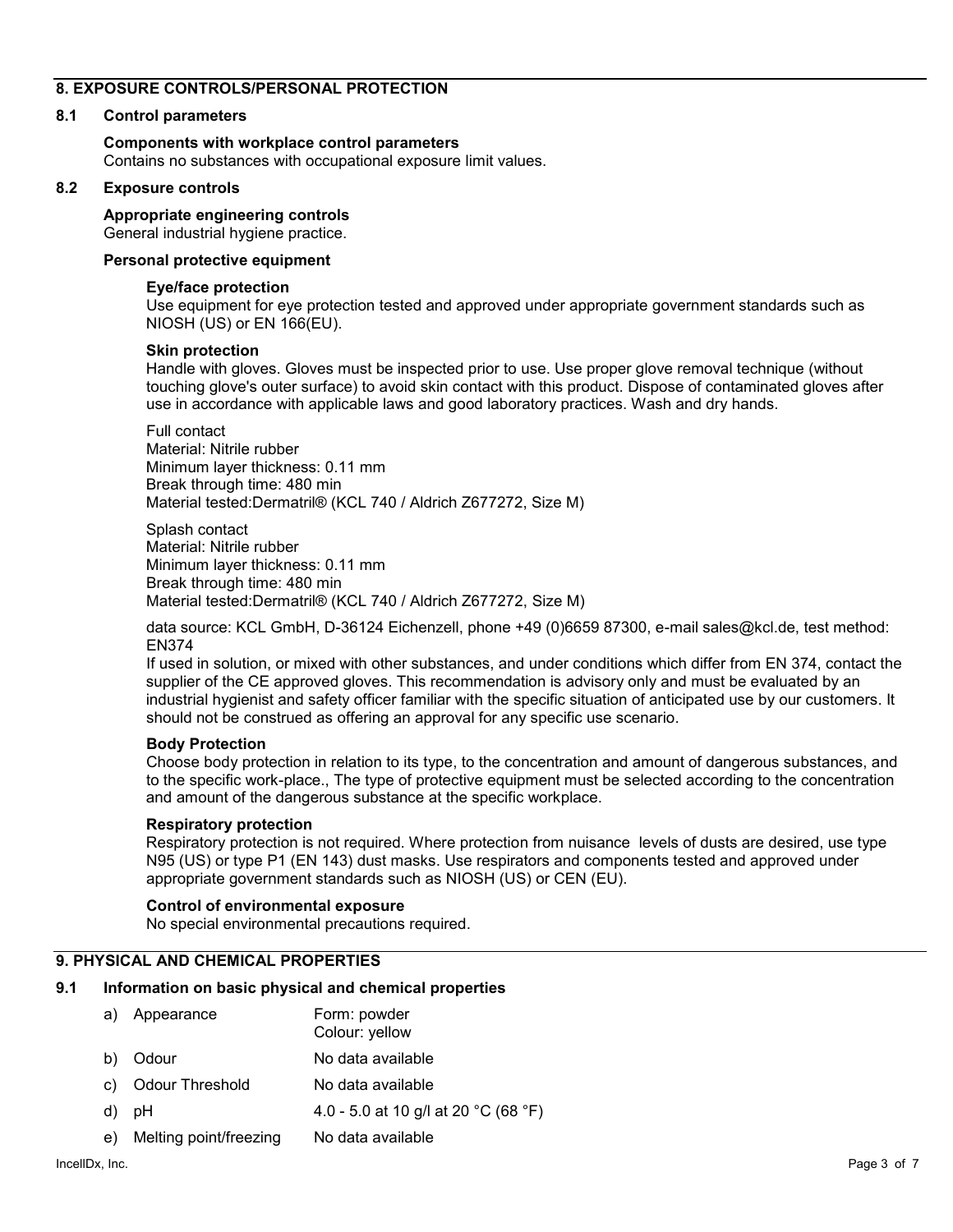point

|     | f) | Initial boiling point and<br>boiling range         | No data available     |
|-----|----|----------------------------------------------------|-----------------------|
|     | g) | Flash point                                        | No data available     |
|     | h) | Evaporation rate                                   | No data available     |
|     | i) | Flammability (solid, gas)                          | No data available     |
|     | j) | Upper/lower<br>flammability or<br>explosive limits | No data available     |
|     | k) | Vapour pressure                                    | No data available     |
|     | I) | Vapour density                                     | No data available     |
|     | m) | Relative density                                   | No data available     |
|     | n) | Water solubility                                   | No data available     |
|     | O) | Partition coefficient: n-<br>octanol/water         | No data available     |
|     | p) | Auto-ignition<br>temperature                       | No data available     |
|     | q) | Decomposition<br>temperature                       | > 330 °C (> 626 °F) - |
|     | r) | Viscosity                                          | No data available     |
|     | s) | <b>Explosive properties</b>                        | No data available     |
|     | t) | Oxidizing properties                               | No data available     |
| 9.2 |    | <b>Other safety information</b>                    |                       |
|     |    | <b>Bulk density</b>                                | $0.12$ g/l            |

#### **10. STABILITY AND REACTIVITY**

#### **10.1 Reactivity**

No data available

- **10.2 Chemical stability**  Stable under recommended storage conditions.
- **10.3 Possibility of hazardous reactions**  No data available
- **10.4 Conditions to avoid**  No data available
- **10.5 Incompatible materials**  Strong oxidizing agents
- **10.6 Hazardous decomposition products**  Other decomposition products - No data available In the event of fire: see section 5

# **11. TOXICOLOGICAL INFORMATION**

### **11.1 Information on toxicological effects**

**Acute toxicity**  No data available

Inhalation: No data available

Dermal: No data available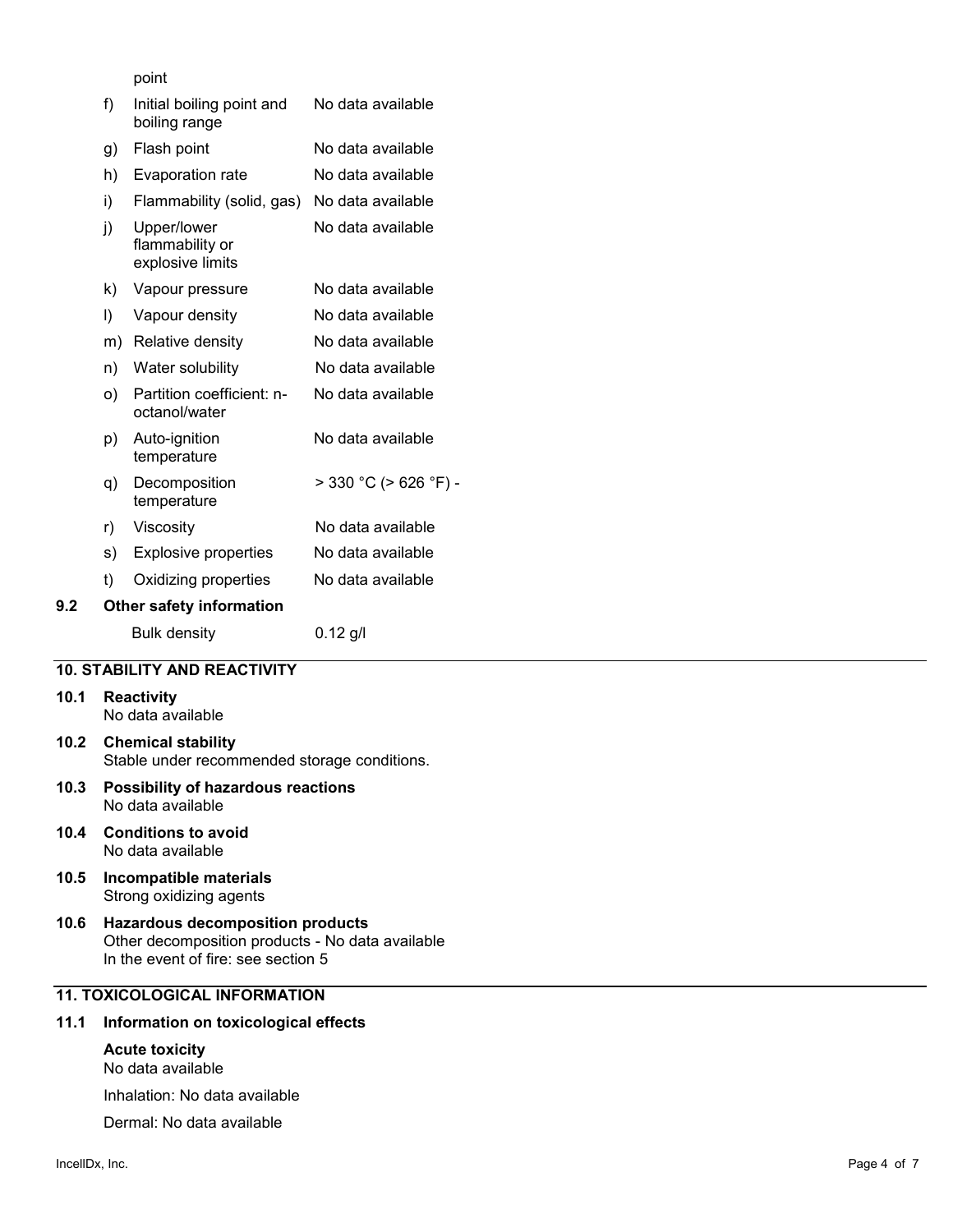#### No data available

### **Skin corrosion/irritation**

No data available

#### **Serious eye damage/eye irritation**  No data available

**Respiratory or skin sensitisation**  No data available

#### **Germ cell mutagenicity**  No data available

#### **Carcinogenicity**

- IARC: No component of this product present at levels greater than or equal to 0.1% is identified as probable, possible or confirmed human carcinogen by IARC.
- ACGIH: No component of this product present at levels greater than or equal to 0.1% is identified as a carcinogen or potential carcinogen by ACGIH.
- NTP: No component of this product present at levels greater than or equal to 0.1% is identified as a known or anticipated carcinogen by NTP.
- OSHA: No component of this product present at levels greater than or equal to 0.1% is identified as a carcinogen or potential carcinogen by OSHA.

#### **Reproductive toxicity**

No data available

No data available

**Specific target organ toxicity - single exposure**  No data available

**Specific target organ toxicity - repeated exposure**  No data available

# **Aspiration hazard**

No data available

#### **Additional Information**  RTECS: Not available

To the best of our knowledge, the chemical, physical, and toxicological properties have not been thoroughly investigated.

#### **12. ECOLOGICAL INFORMATION**

#### **12.1 Toxicity**

No data available

- **12.2 Persistence and degradability**  No data available
- **12.3 Bioaccumulative potential**  No data available
- **12.4 Mobility in soil**  No data available

### **12.5 Results of PBT and vPvB assessment**  PBT/vPvB assessment not available as chemical safety assessment not required/not conducted

### **12.6 Other adverse effects**

No data available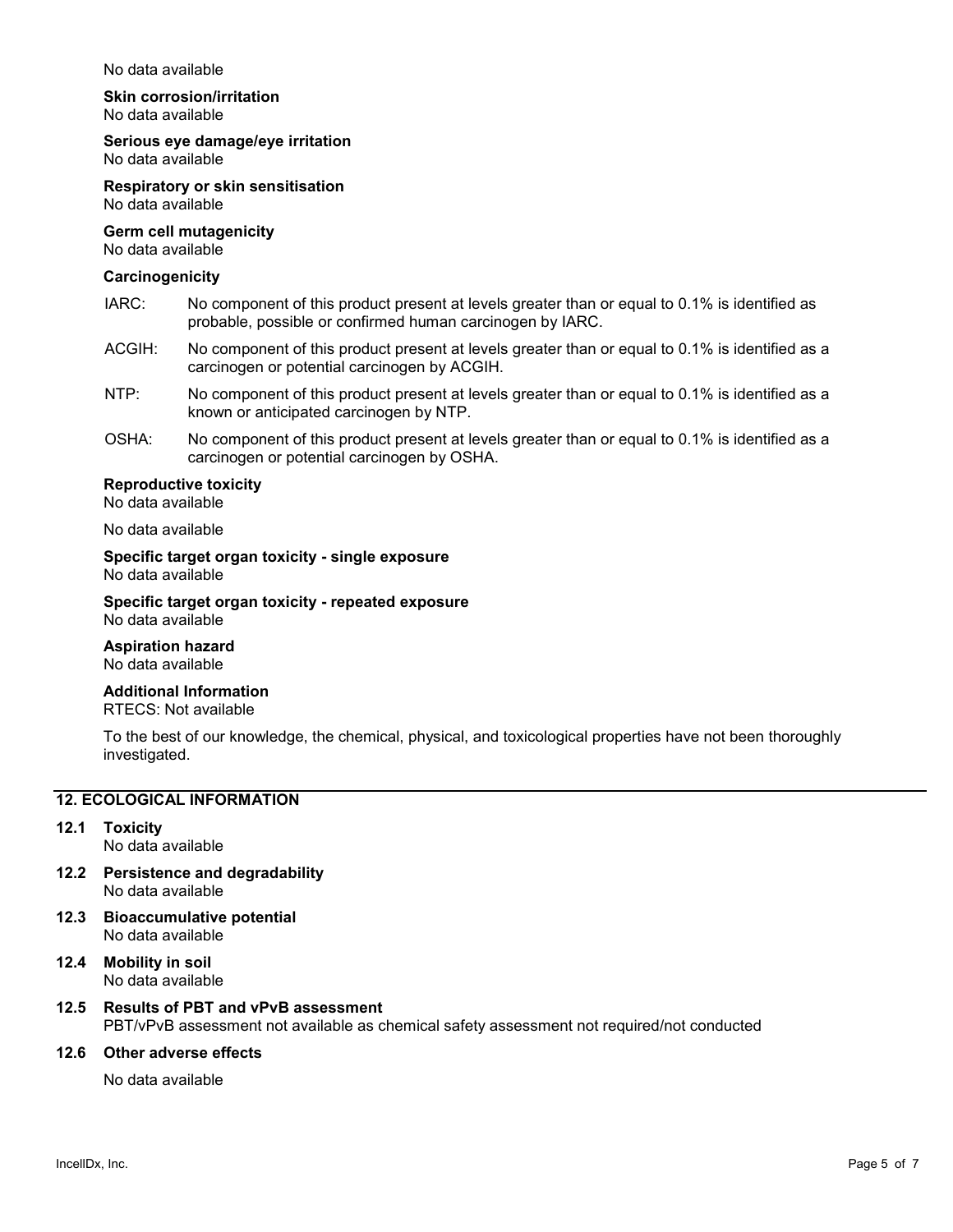# **13. DISPOSAL CONSIDERATIONS**

#### **13.1 Waste treatment methods**

### **Product**

Offer surplus and non-recyclable solutions to a licensed disposal company.

#### **Contaminated packaging**

Dispose of as unused product.

# **14. TRANSPORT INFORMATION**

### **DOT (US)**

Not dangerous goods

**IMDG** Not dangerous goods

#### **IATA**

Not dangerous goods

### **15. REGULATORY INFORMATION**

**SARA 302 Components**  No chemicals in this material are subject to the reporting requirements of SARA Title III, Section 302.

#### **SARA 313 Components**

This material does not contain any chemical components with known CAS numbers that exceed the threshold (De Minimis) reporting levels established by SARA Title III, Section 313.

### **SARA 311/312 Hazards**

No SARA Hazards

#### **Massachusetts Right To Know Components**

No components are subject to the Massachusetts Right to Know Act.

| <b>Pennsylvania Right To Know Components</b> |  |  |  |
|----------------------------------------------|--|--|--|
|----------------------------------------------|--|--|--|

| 4,6-Diamidino-2-phenylindole dihydrochloride | CAS-No.<br>28718-90-3 | <b>Revision Date</b> |
|----------------------------------------------|-----------------------|----------------------|
| <b>New Jersey Right To Know Components</b>   |                       |                      |
|                                              | CAS-No.               | <b>Revision Date</b> |
| 4,6-Diamidino-2-phenylindole dihydrochloride | 28718-90-3            |                      |

#### **California Prop. 65 Components**

This product does not contain any chemicals known to State of California to cause cancer, birth defects, or any other reproductive harm.

# **16. OTHER INFORMATION**

| <b>HMIS Rating</b>     |   |
|------------------------|---|
| Health hazard:         |   |
| Chronic Health Hazard: |   |
| Flammability:          | 0 |
| <b>Physical Hazard</b> | U |
|                        |   |
| <b>NFPA Rating</b>     |   |
| Health hazard:         | O |
| Fire Hazard:           | n |